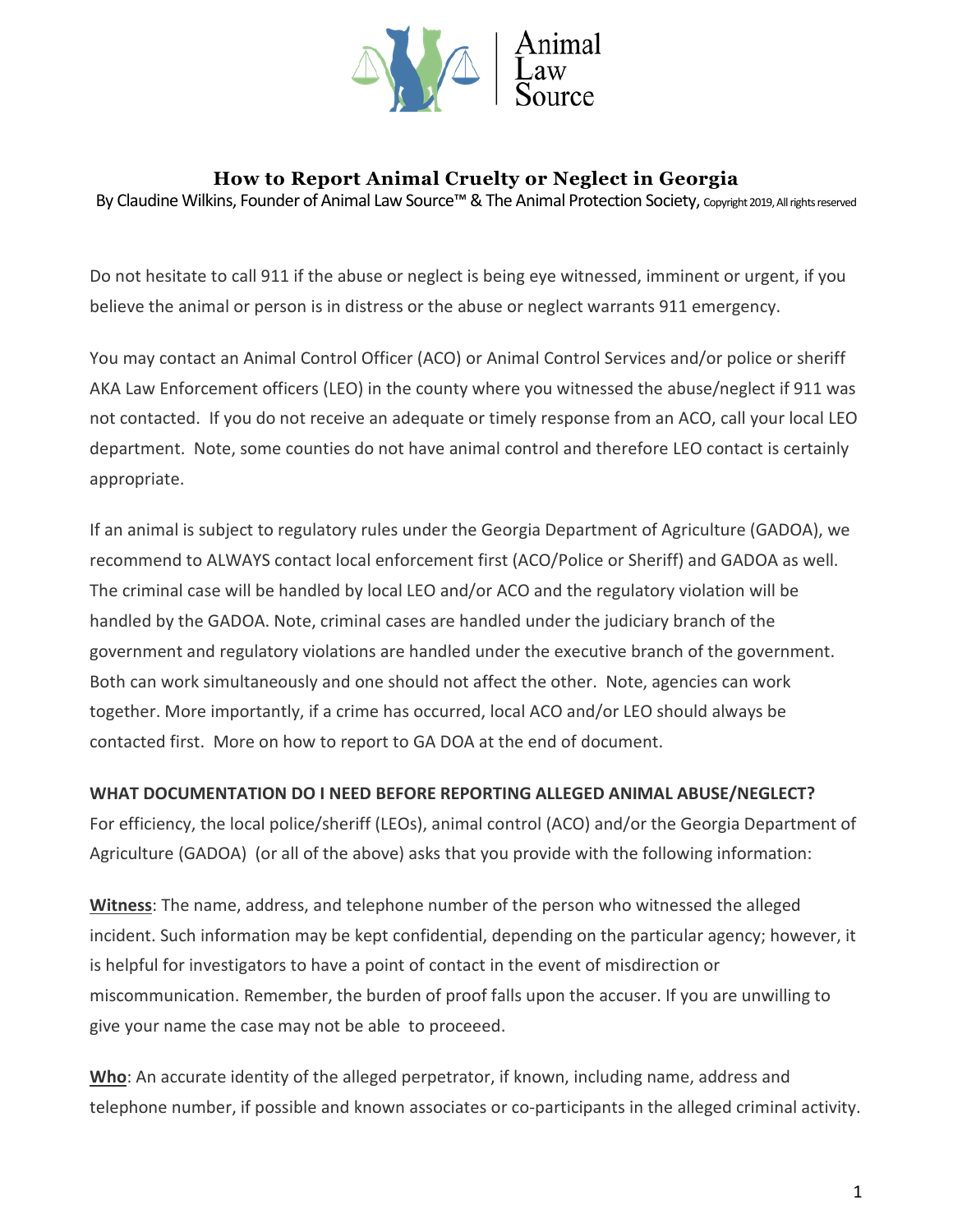

What and How: An accurate and exact description of the incident witnessed to the best of your knowledge is helpful. The investigator must receive sufficient details and be able to verify substantial portions of the information as true before being used to establish probable cause. Document complete descriptions of the animals and associated conditions and include:

- Pertinent conversations with the alleged perpetrator;
- Eyewitness accounts to reconstruct the exact happenings of what and how the incident occurred (written notes and PHOTOGRAPHS are very valuable - a picture is worth a thousand words);
- Written documents or reports that verify conditions (i.e., veterinary examination findings);
- The date(s) and time(s) of the incident(s)

**Where**: The specific location where the incident was witnessed (physical address and city, community, or county), including directions.

### **When reporting to GADOA**:

If an animal is subject to regulatory rules under the Georgia Department of Agriculture (GADOA), we recommend to ALWAYS contact local enforcement first (ACO/Police or Sheriff) and GADOA as well. The criminal case will be handled by local LEO and/or ACO and the regulatory violation will be handled by the GADOA. Note, criminal cases are handled under the judiciary branch of the government and regulatory violations are handled under the executive branch of the government. Both can work simultaneously and one should not affect the other. Note, agencies can work together. More importantly, if a crime has occurred, local ACO and/or LEO should always be contacted first.

Please refer to the following lists to report animal abuse/cruelty or humane care violations against different species:

**For Companion Animals** (e.g., dogs, cats, exotic birds, pet rabbits, pot-bellied pigs)

• Report those persons holding an Animal Protection License issued by the Georgia Department of Agriculture (or those that should be licensed) to the Animal Protection Section at 1-800-282-5852, ext. 4914 or 404-656-4914, Monday-Friday, 8:00 a.m.-4:30 p.m. ). Their website list ["Who must be](http://agr.georgia.gov/who-is-required-to-be-licensed.aspx)  [licensed in Georgia?"](http://agr.georgia.gov/who-is-required-to-be-licensed.aspx)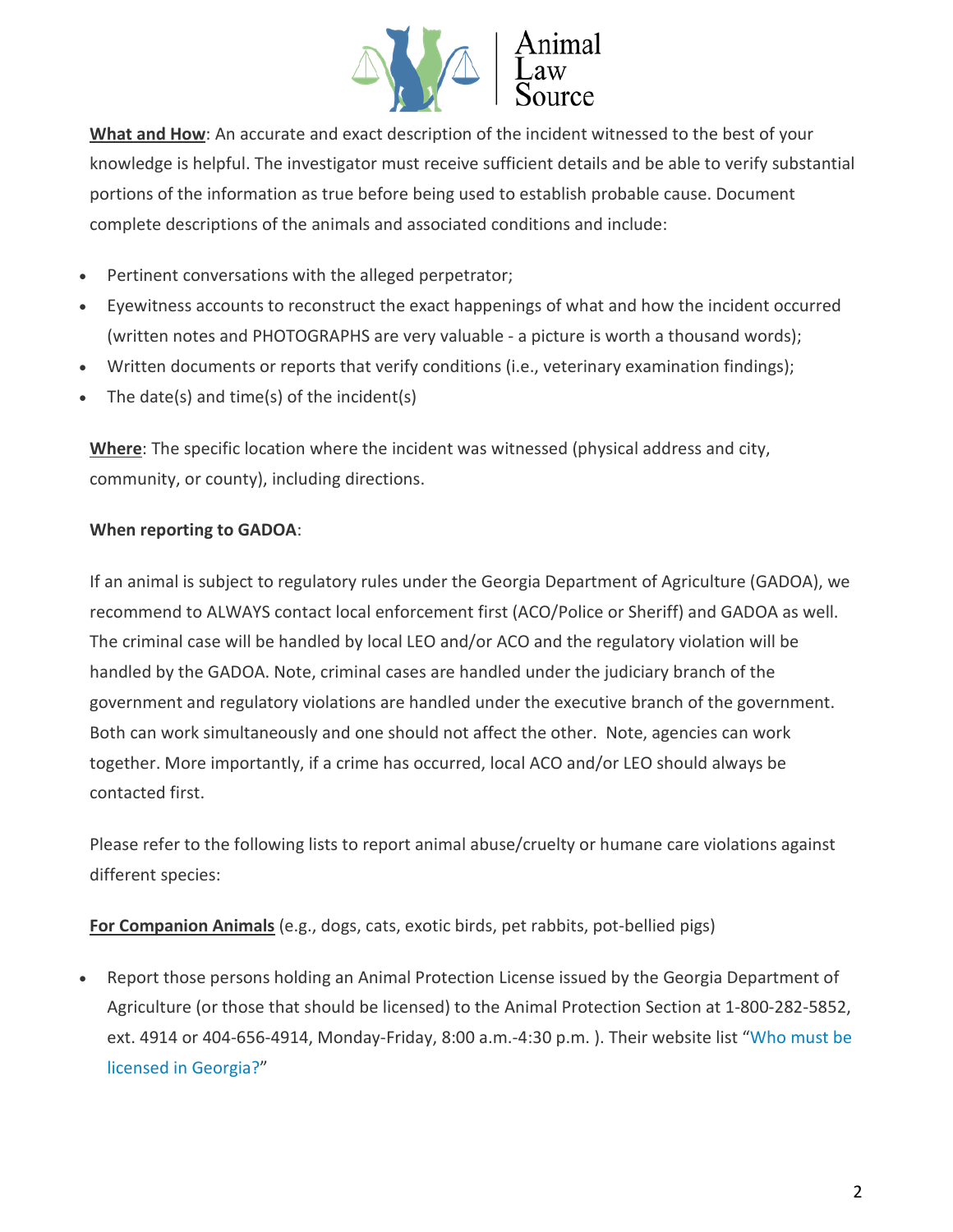

Report all other persons to your local law enforcement agency and the animal control office, if one exists in the area. Please report to law enforcement using the non-emergency number, unless the alleged perpetrator is actively involved in an act that threatens an animal's life. If you suspect that other crimes (e.g., illegal drug activity or gambling) are involved, be sure to report this as a part of the call.

# **For Equine** (e.g., horses, mules, donkeys, zebras)

Report to the Georgia Department of Agriculture Equine Health Section at 1-800-282-5852, ext. 1500 or 404-656-3667, Monday-Friday, 8:00 a.m.-4:30 p.m. or to the local law enforcement agency and the animal control office, if one exists in the area.

**For other Livestock** (e.g., cattle, swine, goats, sheep, poultry, llamas)

- Report to the Georgia Department of Agriculture Livestock Poultry Field Forces at 1-800-282-5852, ext. 1500 or 404-656-3667, Monday-Friday, 8:00 a.m.-4:30 p.m.
- Report to your local municipal or county police department or county sheriff's department.

# **For Captive Wildlife or Exotic Animals** (e.g., whitetail deer, raptors, large cats)

Report to the Georgia Department of Natural Resources, Wildlife Resources Division at 770-761-3044, Monday-Friday, 8:00 a.m.-4:30 p.m. Ask for the region the animal is located. They will provide you the local contact. They license individuals and companies engaged in the exhibition of wildlife and exotic animals (not normally domesticated) and enforce the Standards for Humane Handling and Care, O.C.G.A. §27-5-6. For more information, visit the Department of Natural Resources website.

### **For Circus or Zoo Animals** (e.g., elephants, primates, big cats, circus dogs)

Report to the U. S. Department of Agriculture, Animal and Plant Health Inspection Service, Animal Care, Regional Office, Raleigh, N.C. at 919-716-5532, Monday-Friday, 8:00 a.m.-4:30 p.m. They license animal dealers (pet wholesalers, animal brokers, laboratory animal breeders and dealers, exotic and wild animal dealers), animal transporters (commercial airlines), animal exhibitors (circuses, zoos, promotional animal exhibits), and research facilities. They enforce the federal Animal Welfare Act and the Code of Federal Regulations, Title 9, Chapter 1, Subchapter A. For more information, visit the USDA website

You may wish to visit the website for the Georgia Department of Agriculture (GDOA) for more information on [animal protection,](http://agr.georgia.gov/animal-protection-faqs.aspx) [cruelty to animals](http://agr.georgia.gov/animal-cruelty-faqs.aspx) and [requirements for licensing of animal care](http://agr.georgia.gov/who-is-required-to-be-licensed.aspx)